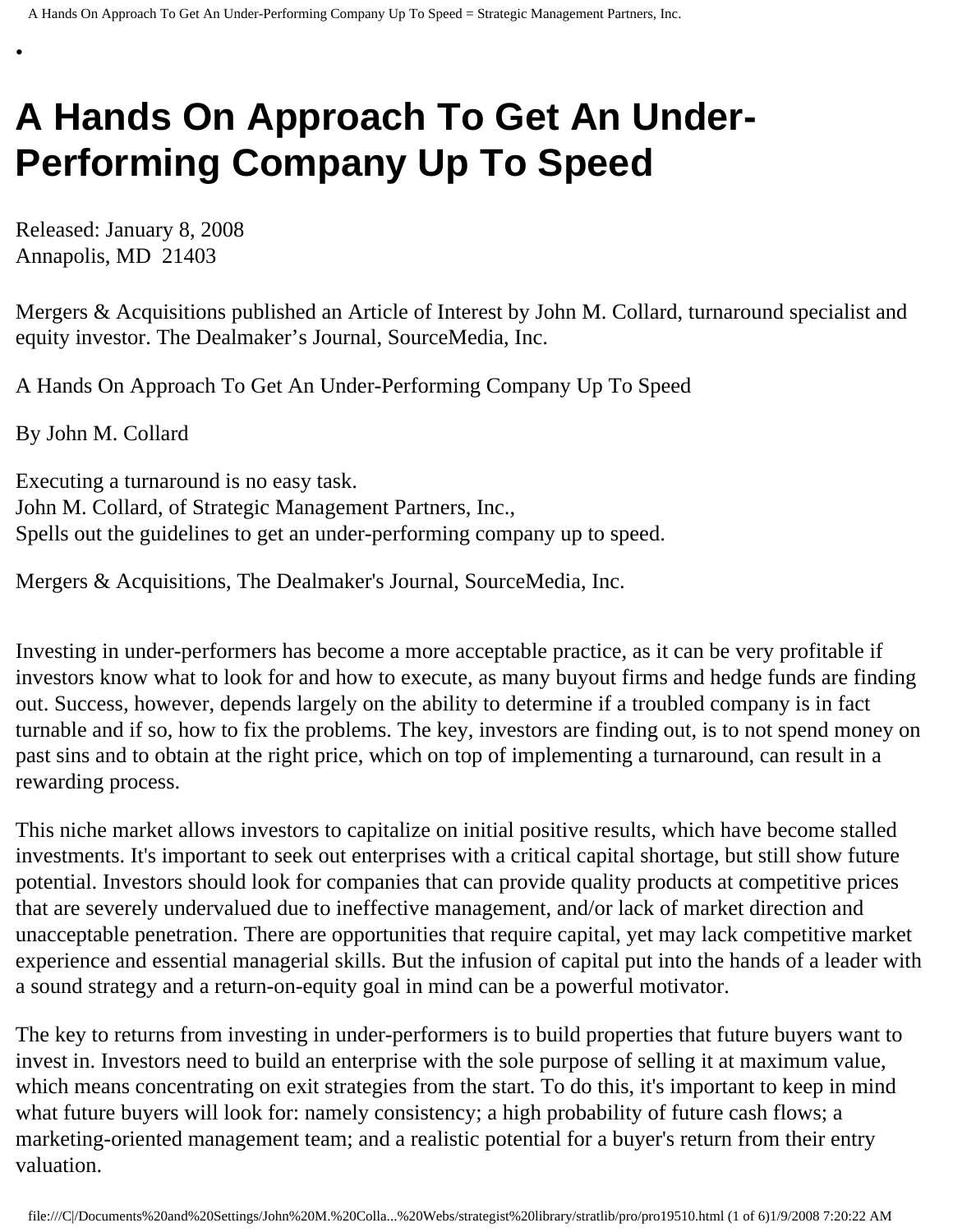There is great value in rebuilding an entity and setting it on a path toward long-term growth - at which point it becomes time to find an exit. There are many buyers who accept lower return rates for stable growth and shy away from under-performers until they have been fixed, so it's important to leave some future enticement for the new buyers.

### Recovery Cycle

Whether the investment is in a new entity or a portfolio property gone bad, the recovery cycle is much the same. Most troubled entities reach that state through a progression of mismanagement - from officers to board members to investors. When the entity is at a precipice there is opportunity. The present owners, lenders, and other stakeholders will have little choice but to bargain, and deals can be made. Be cautious however, because many wait too long and while doing so, allow the value to deteriorate completely. Avoid the pitfall of investing in an insolvent company with no fix available; as surprising as this sounds, many do.

Determine viability by understanding what is wrong within the company (usually two or three things) that has caused their breakdown. Don't be fooled by symptoms, and never listen to current management; if they knew what was wrong they should have had a prior fix.

A crucial element is to provide solutions to fix the real problems that no one else has used, whether it's new non-cash resources or applications to influence the revitalization. Investors should take advantage of mispriced material inputs, labor, assets or capacity, and intellectual property. The answer is never, "just add cash," and always requires new leadership to implement change.

Negotiate acceptable terms that allow for substantial upside when the work is done. If there are no solutions, creditors won't cooperate, or if the price is unrealistic, go on to the next deal. Finding good turnable deals is fundamental to success.

## Take Control

There must be a successful turn before the entity can be sold. Never leave this to chance and always take active control of the entity. Passive investing if managed by prior management is like a placebo, and often leads to a lost investment. Passive positions are only acceptable if they contribute to an investor pool that has an active lead participation.

Many equity investors approach an under-performer scenario in their own portfolio by applying strictly financial considerations. These same [financial] investors compound their problems when they take control of their company to determine whether or not it can be salvaged or lobby for sale or liquidation. When sold, which is often the case, they write-off their investment. Inherent in this scenario is a fundamental problem; purely financial consideration is not enough when an operational or revenuedriven turnaround is required. While many investors have run financial or investing institutions, few have run companies as well, and are ill equipped to do so. This, however, leads to opportunity for those who can run companies.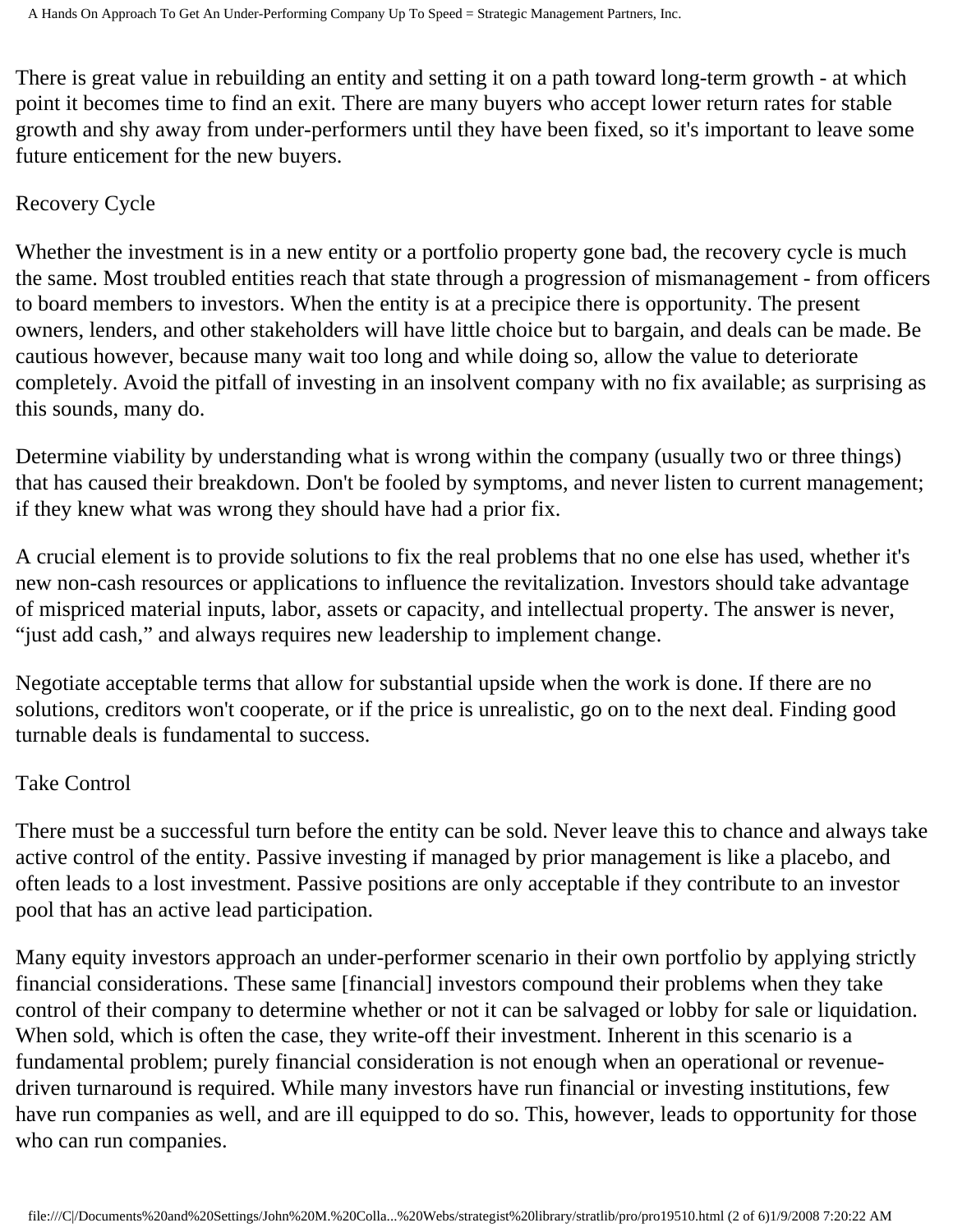There is substantial value derived from investors who also have senior operating leadership experience in their background. They can determine whether one strategy or another can affect the revitalization, and why others didn't work in the past. Many private equity firms and hedge funds are adding operating executive talent to compliment their managing partners.

Some may recognize the often used axiom: "Lead, follow, or get out of the way." When there is an underperforming entity, it is time for existing management to 'get out of the way.' They guided the company during this mismanagement slide, so why allow them to complicate the situation any further?

#### Process of Recovery

There is a process to guide an entity through corporate renewal. It involves utilizing a transferable set of skills to revitalize the property and restore it to a sale-worthy state.

To do that, investors want to focus on value creation and guide the company to a new plateau. Their advantage is that of an objective focus, untarnished by the situation at hand. They can bring a perspective that does not reside within the company because the players lack experience with their new situation. These investors should be the teacher, while the stakeholders are the pupils, and together the company should be rebuilt to move in new direction. Successful investors effectively manage "change control."

To move in this direction, investors should install a CEO with transition experience in value-building situations. This leader will demonstrate expertise in: managing crisis, transition, and rebuilding processes; shaping business strategy and financial structure; developing management talent and utilizing and growing existing resources; growing sales and market share; maximizing return on capital; and developing incentive-based compensation programs.

This leader must get directly involved in making decisions to achieve the ultimate goal - a sale at increased valuation. He or she must be held accountable for performance and timely results. Most importantly, they must get things moving. On the "volume in" (revenue/sales) side, look at where and how revenue is generated, and keep it coming in. On the "volume out" (throughput/production) side, ensure that the product or service gets 'out the door'.

The final step to complete the turn is to hire a 'marquis' manager to lead the enduring team. This permanent team adds to value equation.

#### Set Strategy

The investing goal is a shorter-term high-multiple return (for the risk) while allowing the ongoing longerterm returns for the buyers who provide an exit. It is crucial to implement long-term strategies that will survive your exit.

While situations differ, one essential strategy is to drive revenues; growth cannot occur without more sales. The strategy must address the problems plaguing the company, and provide a roadmap to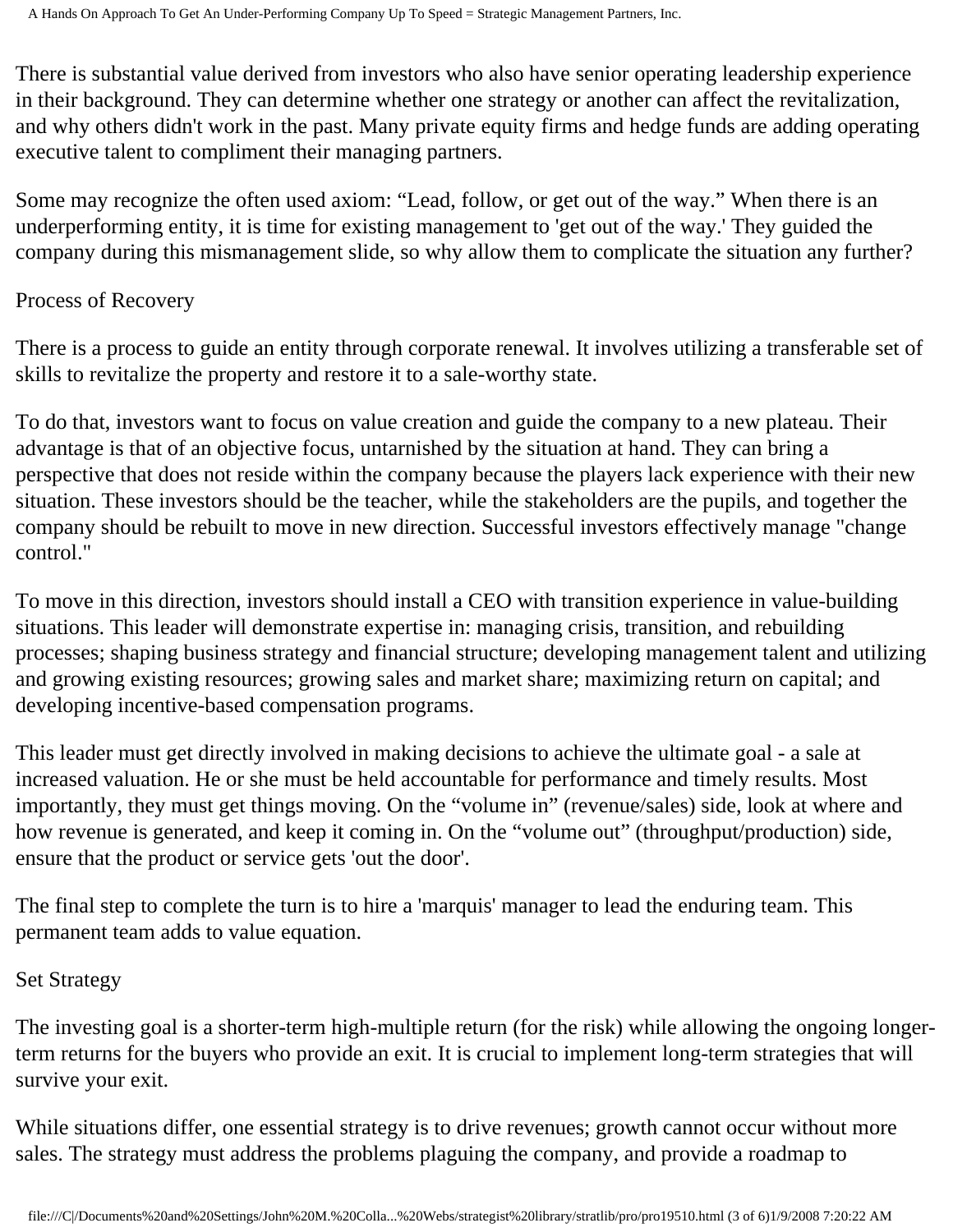A Hands On Approach To Get An Under-Performing Company Up To Speed = Strategic Management Partners, Inc.

revitalization. If the only solution is to pursue strategies tried before, then don't invest.

An effective strategy is key to implementing change. Investors must establish a new vision, distill this direction into concrete goals and objectives, and create a guide for everyone to follow. Rebuilding momentum is critical to success.

Also, the value of a company increases sharply with a strong permanent and credible team, who can demonstrate their ability to produce consistent sales, profit and cash flow results. Establish continuity in the organization to allow everyone to expect orderly change and opportunity.

Capitalize on available under-utilized human capital - essentially the middle managers that remain. Chances are that they are dedicated to the company and its success. Guide them to their next level, and they will take the company the next big step.

Of course, another consideration, and of key importance, is to acquire new business and improve sales. There are only two ways to increase sales: Either sell new products to existing customers, or sell existing products to new customers. Most under-performers have forgotten, or never had, the basics of marketing and promotion. Clearly promote what your products and services can do for your customer to satisfy their needs and differentiate why the company's product stands apart from the competition.

Become market driven, adapt to changing conditions, and improve your competitive position. Deliver only what customers are willing to pay for and no excess (more cost).

Meanwhile, a major component to success is to create reasons for investors to invest. A sound strategy with a viable marketplace, efficient delivery and production vehicles coupled with a cohesive management team will entice the investment community. Securing new capital becomes much easier when investors see high probability of return and a viable exit strategy.

As important to infusing cash for working capital needs is to make certain that cash won't be diverted to past commitments. Establish relationships with creditors so they will work with the new management team - give them upside when the turn is complete. Consider a 'Creditor's Committee' approach (out of bankruptcy) to keep them plugged in and participating. Pre-packaged bankruptcies are also available to ensure cooperation. Investors can always purchase assets out of bankruptcy to ensure a clean structure, a strategy being utilized more often as buyout funds get more comfortable with the process. In many ways this approach can be considered alternative and complimentary financing.

Investors taking a turnaround approach should implement systems and processes to drive the business and control the day-to-day environment, which allows management to run the critical elements of the company. Many managers waste time on tasks in which the results would be essentially the same whether they managed them or not. Focus on the important things - controlling cash and costs, increasing sales, enhancing value creation, and manage these.

Processes define guidelines and expectations. Watch for the benefits derived from communicating what is expected. This will re-establish delegation of authority and expectation to those who can turn the events of the company, and more importantly, demonstrates the value of this recurring phenomenon.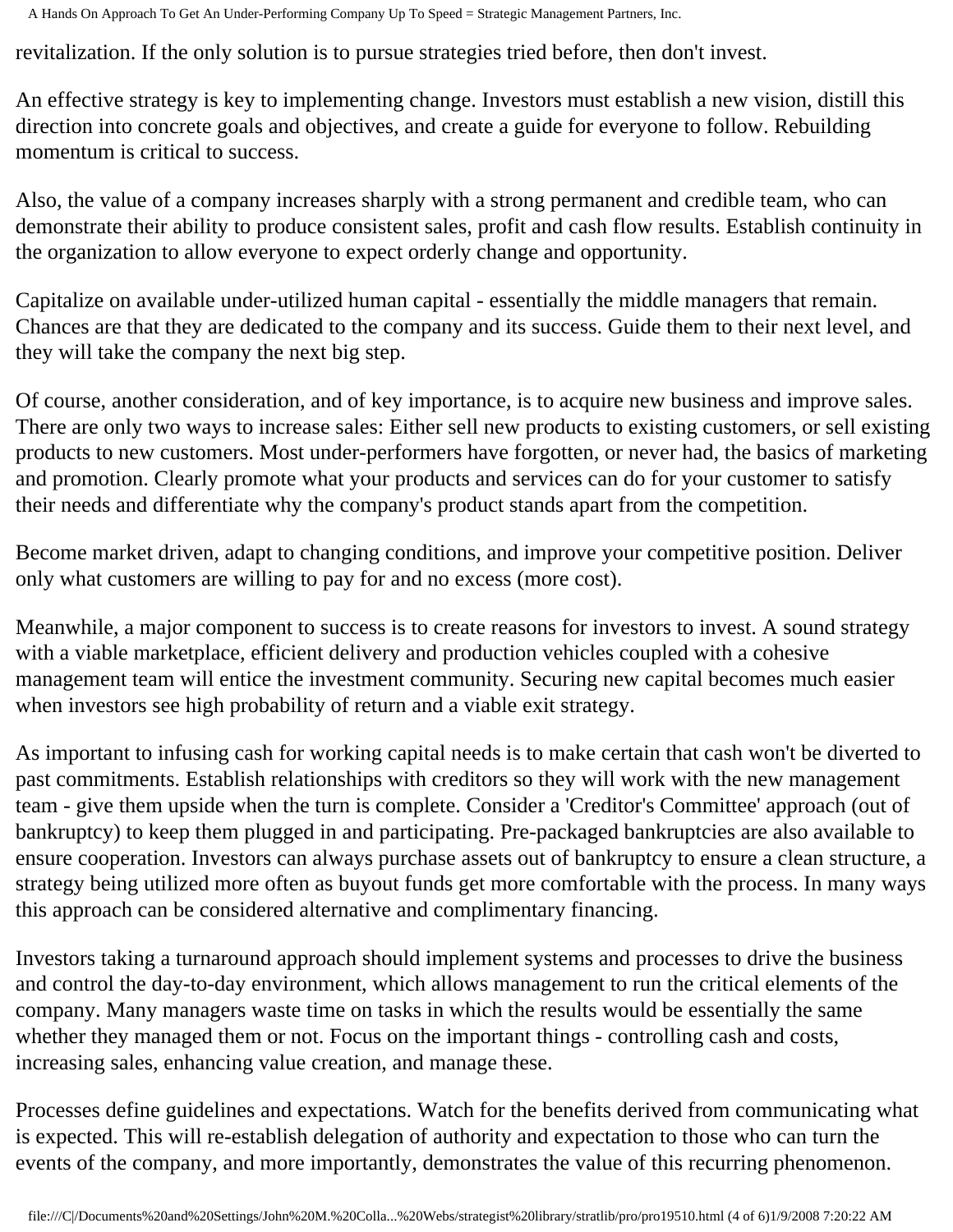A Hands On Approach To Get An Under-Performing Company Up To Speed = Strategic Management Partners, Inc.

When results are recurring this stimulates value.

Lastly investors should leverage all resources (People/Facilities/Advisors) to complete the turn. Often the key resource is the employee. Set up an incentive structure that pays only when they accomplish the goals set in your long-term strategy. A robust incentive structure shares the risk and if successful then everyone will gain. If not, though, then it isn't profitable to subsidize poor performance. The incentive for investing is the return when the sale occurs. The employees' incentive should be based upon performance that will take the company beyond its sale. After all, they are a key asset that a potential buyer is looking for.

To maximize the return, it is essential that investors know when to 'cash-out'. The greatest ROI comes when the turn is complete and the company is ready for the next tranche to fund growth. At this point there are many new investors who will want to participate.

In summary, investors need to leverage opportunities to take advantage of distressed level asset pricing in distressed situations, when the risk-to-reward ratio is high. They need to take operating control in all entities to make certain that those decisions that few understand are made to influence the outcome and install leadership with extensive experience and past success revitalizing and restructuring entities.

Buy, invest, manage and renew with one thing in mind: Maximize value for Resale.

When the process is completed, only one result can occur - value creation and profitable returns.

M&A

Reference: [Library: A Hands On Approach](http://members.aol.com/stratlib/ma-inv.html)

[www.StrategistLibrary.com](http://www.strategistlibrary.com/)

[Library: StrategicMgtPartners Home](http://members.aol.com/strategist/home.html)

[Library: StrategicMgtPartners Sitemap](http://members.aol.com/strategist/sitemap.html) 

#### About Collard

John M. Collard, is Chairman of Annapolis, Maryland-based Strategic Management Partners, Inc. (410 263-9100, [www.StrategicMgtPartners.com](http://www.strategicmgtpartners.com/) ), a nationally recognized turnaround management firm specializing in interim executive leadership, asset recovery, corporate renewal governance, and investing in underperforming distressed troubled companies. He is Past Chairman of the Turnaround Management Association, a Certified Turnaround Professional, and brings 35 years senior operating leadership, \$85M asset recovery, 40+ transactions worth \$780M+, and \$80M fund management expertise to run troubled companies, and advise company boards, litigators, institutional and private equity investors.